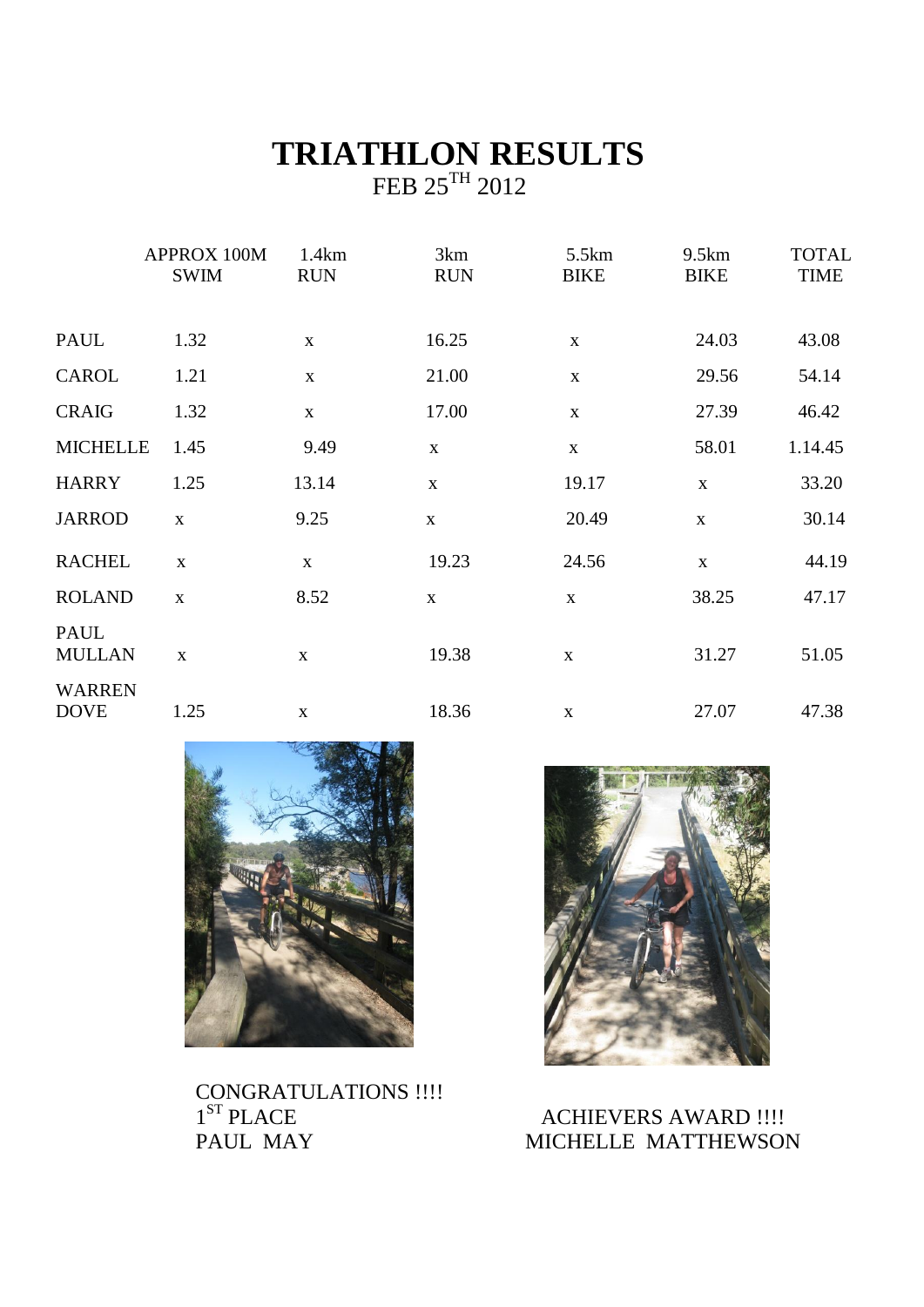## TRIATHLON TROOPS











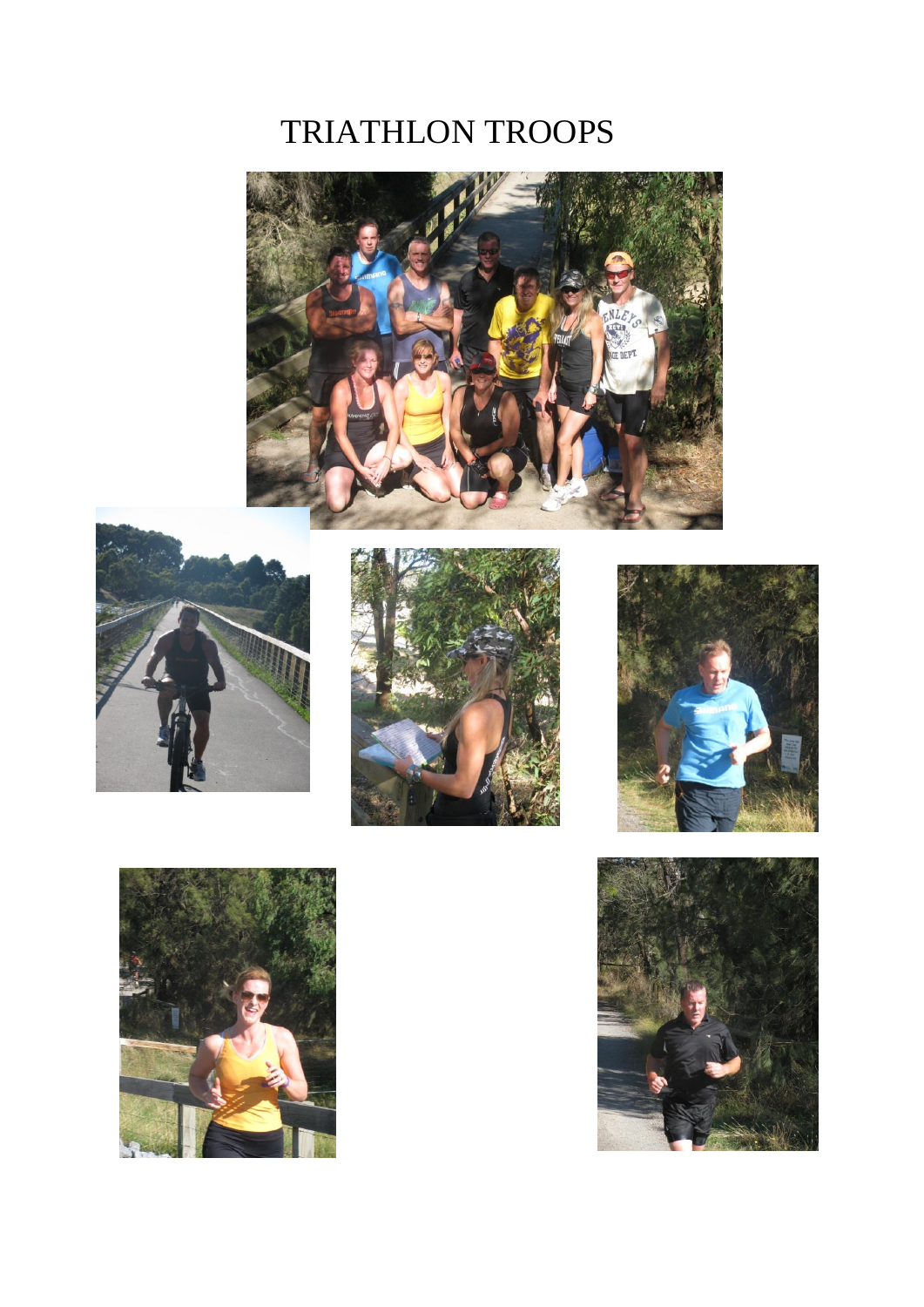